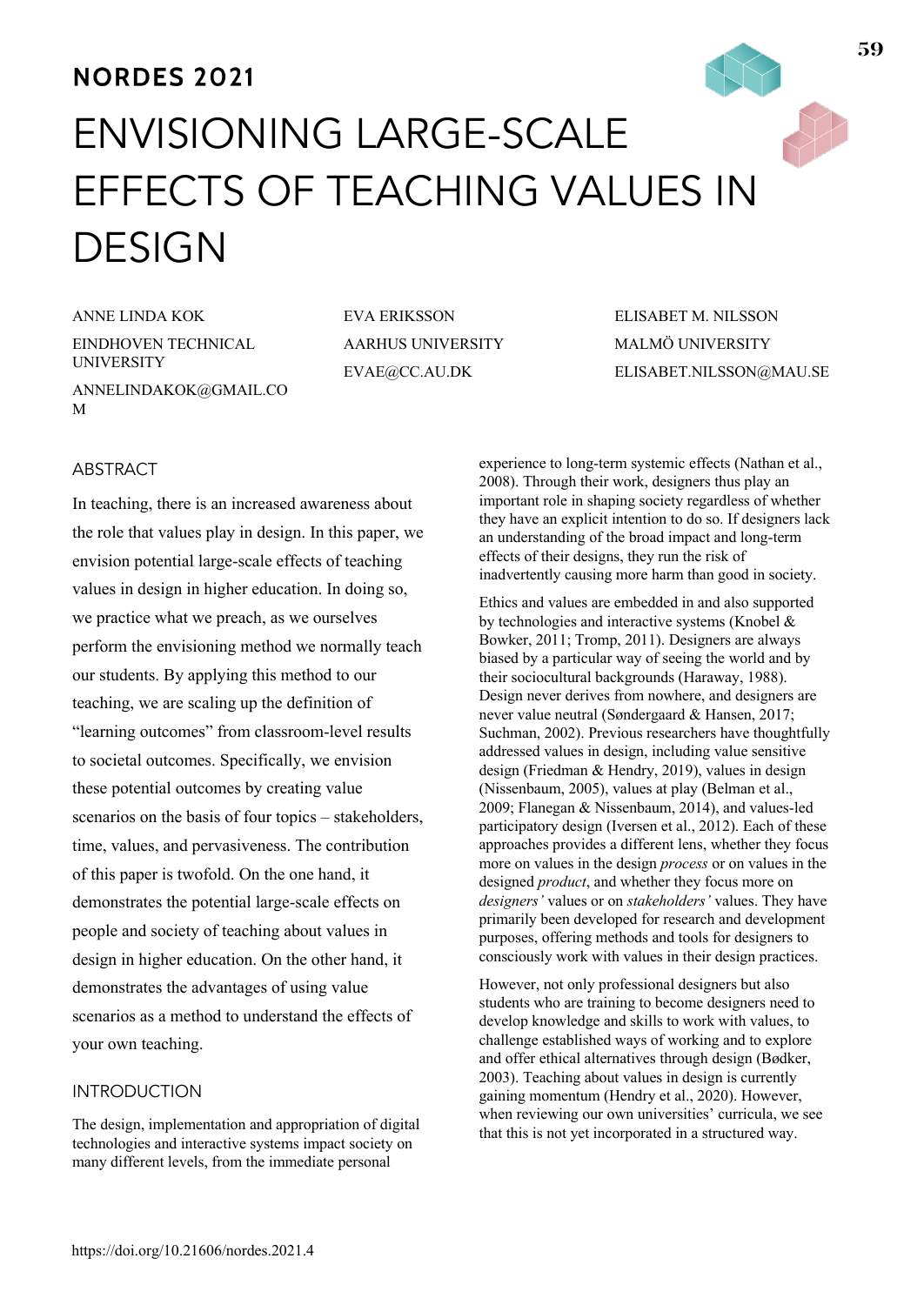The crux of teaching values in design is that we equip students with the knowledge and skills required to consider the broader context and implications of their designs, in order to educate students to be responsible designers. For example, students can be asked to generate value scenarios – inspired by Friedman and Hendry (2012) and Nathan et al. (2008) – in order to imagine and analyse the potential widespread consequences, long-term effects, and societal and ethical impacts of their own or others' designs. However, considering such matters of scale, what about the broader context and large-scale effects of our own teaching? We believe it is important to keep a broad view not only when designing digital technologies and interactive systems, but also when designing teaching and assessment activities and curricula. Therefore, we aim to scale up the definition of "learning outcomes" in design education from one that refers mainly to individual or classroom-level results, to one that includes the bigger impact of educating responsible designers. As such, we pose the following research question: *what might be the large-scale effects of teaching values in design?* 

By answering this research question, the contribution of this paper is twofold. Firstly, we demonstrate (through envisioning) potential large-scale effects on people and society of teaching about values in design in higher education. Secondly, we demonstrate the advantages of using envisioning as a method to understand the largescale effects of your own teaching.

## BACKGROUND

#### TEACHING VALUES IN DESIGN

As mentioned in the introduction, there are several established approaches for addressing values when researching or developing digital technologies and interactive systems (see e.g., Friedman & Hendry, 2019; Nissenbaum, 2005; Belman et al., 2009; Iversen et al., 2012), but there are only few examples of how values in design can be taught in higher education (for an overview, see e.g., Hendry et al., 2020).

In order to create facilitating conditions for teaching values in design, we have developed approximately 30 teaching activities and 12 assessment activities targeting teachers in higher education who wish to teach their students about the role values play in design. These activities are the output of a cross-European project aiming at developing an open educational resource (OER). The OER may serve as a teaching toolkit and an inspirational model for teachers when planning courses addressing the topic of values in design. The teaching and assessment activities offered by the OER may be appropriated by the teachers to make them fit with their particular courses in various educational settings, across different levels and disciplines. The project does not

only focus on developing conceptual knowledge about values, but also and more importantly, on educating students to become responsible designers.

The teaching activities are structured around three main pillars and learning goals for teaching about values in design: 1) ethics and human values; 2) people and stakeholders; and 3) technology and context (Eriksson et al, 2021). The learning goals related to each pillar, presented in Table 1, represent a selection of competencies required to become and be able to act as a responsible designer (Eriksson et al, 2021).

The teaching activities cover the entire design process and range from activities such as a lecture on theoretical background on values and ethics, to an exercise in identifying one's own values as a designer, to envisioning the broader implications of (one's own and others') designs.

Table 1: Learning goals in values in design in higher education (Eriksson et al, 2021).

| <b>Pillars</b>                | <b>Learning goals</b>                                                                                                                                                                                                             |
|-------------------------------|-----------------------------------------------------------------------------------------------------------------------------------------------------------------------------------------------------------------------------------|
| Ethics and<br>human values    | Recognise and describe different values<br>Critically reflect on how values are.<br>manifested in designs                                                                                                                         |
| Designers and<br>stakeholders | Identify and describe direct and indirect<br>stakeholders of a design<br>Elicit stakeholder values<br>Identify possible tensions between<br>different stakeholder values and imagine<br>how to mediate these tensions in a design |
| Technology<br>and design      | Integrate values into the design process<br>Analyse and critically reflect on the<br>impact of a design (draft) and its<br>manifested values in context                                                                           |

#### ENVISIONING

Envisioning is an approach "to support long-term, emergent, systemic thinking in interactive design practice, technology development, and system deployment" (Nathan, 2008, p. 1). When considering values in design, this kind of long-term, large-scale thinking is crucial to understand the potential implications of the values embedded in a design as well as the values affected by the design. This is no simple endeavour, because the impact of any design on society is not inherent in the design itself; rather, it is dependent in part on how the product is appropriated by individuals and society (Nathan, 2008).

Nathan et al. (2008) suggest four topics to consider for envisioning: *stakeholders, time, values,* and *pervasiveness*. In terms of stakeholders, envisioning focuses on the effects of a design on both direct and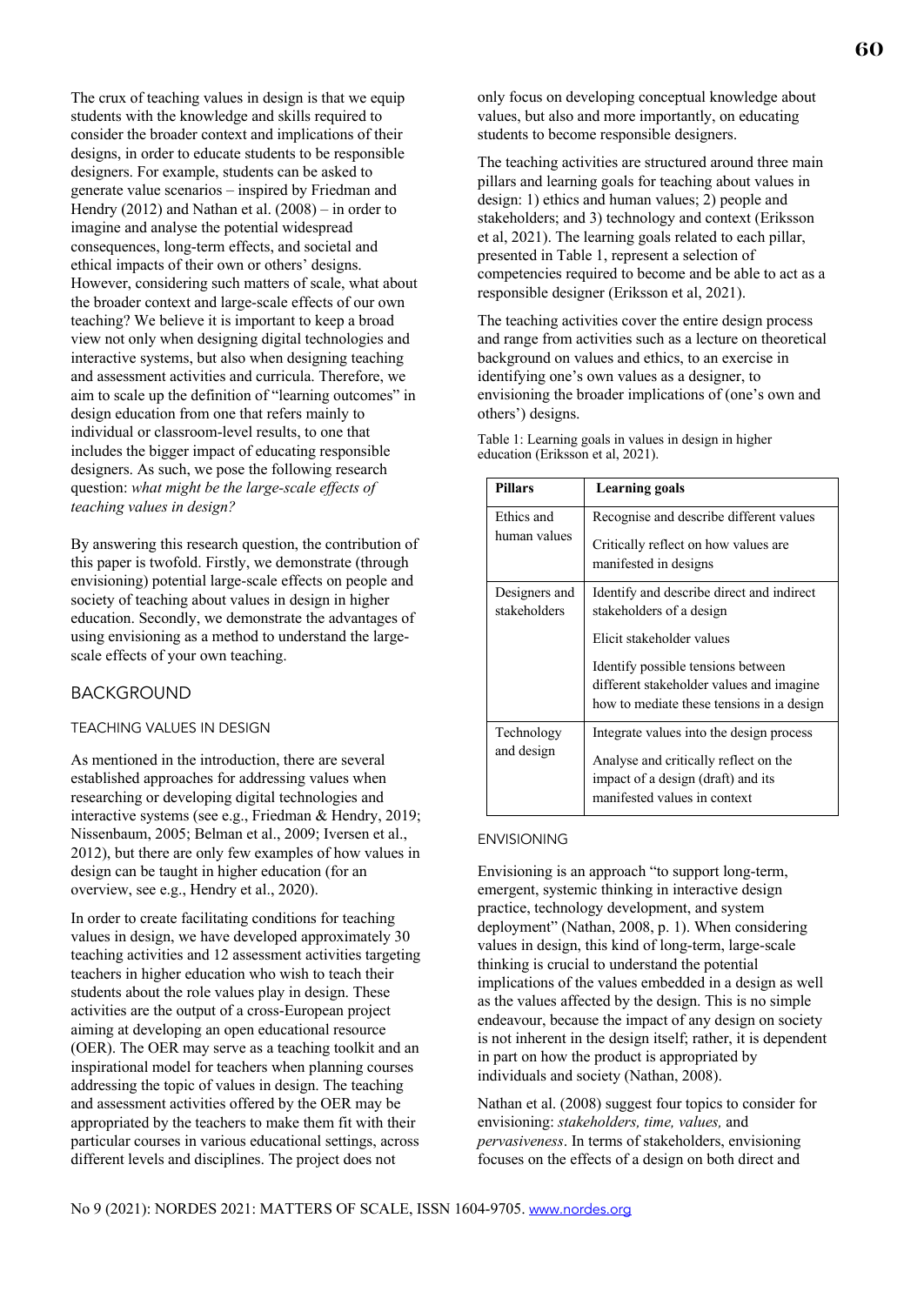indirect stakeholders. In terms of time, envisioning concerns the potential long-term implications of a design, many years into the future. The topic of values explicitly calls the designer's attention to the values held by the designer, the design, and the stakeholders. Finally, pervasiveness refers to widespread adoption and use of a design. By considering the combination of these four topics, we can attempt to envision the largescale effects of a design.

Envisioning, as in the paper by Nathan et al. (2008), is done through creating value scenarios. Value scenarios integrate the four envisioning topics with scenario-based design (SBD) (Rosson & Carroll, 2002). Traditional SBD scenarios tend to be written as narratives in order to identify user needs, detect usability issues, and support communication. However, SBD often fails to take into account indirect stakeholders, negative consequences, long-term effects, and pervasiveness of a design (Nathan, 2008). By considering the four envisioning topics in scenario development, SBD is scaled up to include large-scale effects.

## ENVISIONING AS A TEACHING ACTIVITY

Inspired by envisioning as a research method (Nathan et al., 2008), a teaching activity that we have developed is "Envisioning future scenarios". In this teaching activity, envisioning prompts are used as a tool for developing value scenarios. Each envisioning prompt draws students' attention to a particular socio-technical issue that is important yet easily overlooked (e.g., diverse geographics, political realities, obsolescence).

The activity requires students to envision at least one use or user scenario that goes beyond what they would normally describe as the intended use of their product. By doing so, they may rethink their designs and design decisions. The activity creates conditions for students to reach the learning goal "Analyse and critically reflect on the impact of a design (draft) and its manifested values within its context" (see Table 1).

The teaching activity has been piloted successfully with students in three different international contexts, which indicates that this newly developed teaching material can in fact be appropriated to work in various educational settings.

## **METHOD**

As we aim to practice what we preach – or rather, practice what we teach – we performed an adapted version of this teaching activity ourselves, in order to identify the large-scale effects of teaching values in design, and answer our research question.

We first developed a traditional SBD scenario to assess the implications of teaching values in design (Rosson & Carroll, 2002). This is not typically part of the

envisioning teaching activity, but allowed us to make a comparison between the SBD approach and the value scenario approach. We then developed two value scenarios, as described by Nathan et al. (2008), using prompts divided into the four envisioning topics to guide us. The prompts derive from our teaching activity and are based on the envisioning cards developed by Friedman and Hendry (2012). However, we reformulated the language in the prompts, shifting the focus from interactive systems to teaching values in design. The prompts we used are as follows.

## STAKEHOLDERS

- Identify and list direct stakeholders. In what key roles will individuals interact directly?
- *Identify possibilities of non-targeted use.* Who might use the teaching for nefarious or unplanned purposes? In what ways?
- Identify and list indirect stakeholders. What are five roles that will be affected by the teaching but will not directly interact with it?
- *For each role from above, consider stakeholder benefits and harms.* What are the anticipated benefits? What are the potential harms or downsides?

#### TIME

*Reflect on future trends.* Imagine five years into the future. The teaching has been widely adopted and is part of daily life for both direct and indirect stakeholders across society. Consider the implications for:

- how people do their work;
- how people make and maintain friendships and family relationships;
- physical health and wellbeing;
- those who cannot afford the teaching;
- norms and social expectations.

## VALUES

- *Choose desired values.* Create a list of three values the teaching should ideally support.
- *Consider values at stake.* Create a list of five values that are implicated by the design under consideration.

# PERVASIVENESS

- *Consider masses of direct stakeholders.* Building from the earlier stakeholder activities, imagine a person in a given direct stakeholder role. Now imagine 10 such individuals. Then 100 individuals. Then 1000 individuals. What will emerge from widespread use?
- *Consider masses of indirect stakeholders.* Imagine 100 to 1000 individuals in an indirect stakeholder role. What large-scale interactions emerge now?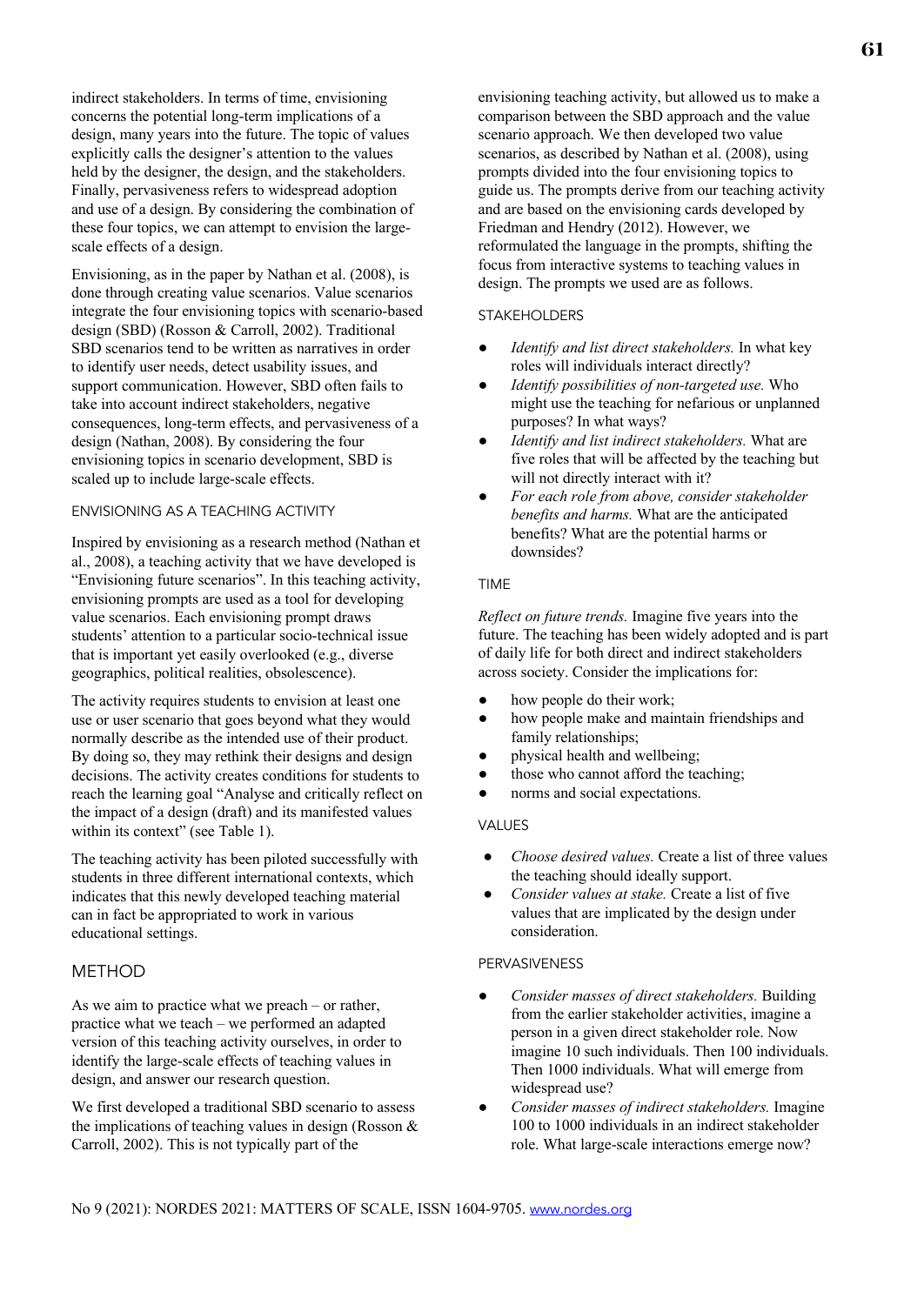- *Identify implications of widespread use.* Imagine use in a particular place. Then imagine use in five such places. Then 100 such places. How might teaching values in design change as the use spreads?
- *Consider widespread geographic locations.*  Imagine use across regional geographies (e.g., rural areas).

By first developing a traditional SBD scenario and subsequently developing a value scenario using the above prompts related to the four envisioning topics, the contribution of this paper is twofold. We are able 1) to envision the implications of teaching values in design and draw valuable lessons from that, and 2) to demonstrate the advantages and added value of using envisioning (over traditional SBD) to think critically about teaching in the design domain. By reflecting on the value scenarios we created, we discuss the development of future curricula and teaching activities for values in design.

# RESULTS: ENVISIONING FUTURE **SCENARIOS**

In this section, we will present the results in two steps. First, a traditional SBD scenario is presented, with a focus on the short term. This is followed by two value scenarios, based on time, values, stakeholders and pervasiveness. Finally, the content of the scenarios is explicitly linked to the envisioning prompts described in the method.

The characters in these scenarios who have had an education in values in design are assumed to have the competencies of a responsible designer, i.e., these characters have achieved the relevant learning goals (see Table 1).

## TRADITIONAL SBD SCENARIO

Alice and Bob are two students who are about to finish their first semester of their master in interaction design. Bob has a bachelor's degree in computer science, and Alice in architecture. They are both happy to have developed their knowledge and skills in designing interactive systems over the course of the past semester, especially in regards to materials, form and function. However, they have been less successful when it comes to users' evaluations of their designs.

After hearing about their concerns, an older student gives Alice and Bob a tip about an interaction design course with a focus on values in designing technologies. Alice and Bob, in spite of their very different backgrounds, decide to take the course, and it soon proves to be a good decision. In addition to their previously gained knowledge and skills in designing interactive systems, they have now also developed practices such as identifying and taking consideration to

what is important to a range of different stakeholders and envisioning future consequences of their designs. They experience an increased awareness of the role they themselves play as designers in future technologies and practices. They are also more aware of how to incorporate what is important to those who may be affected by their designs. After taking the course, Alice and Bob are more successful at considering stakeholders in their design process, and their designs receive more positive evaluations from users. Although working with what is important to a range of different stakeholders might not always be without conflicts, they have managed to develop strategies for dealing with such value-based tensions in a constructive rather than detrimental way. As a result, they even founded a startup company with the technology they designed as part of their master's thesis – a collaborative balance trainer for rehabilitation of older people – in partnership with the physiotherapists who had been involved as users in the project.

## FUTURE VALUE SCENARIOS

## **Scenario 1: The Pioneer (Carol)**

Carol recently graduated from college and quickly managed to find work as a designer at a large company in the telecom sector. Most of Carol's colleagues are many years older than she is. Carol thinks their approach is old-fashioned: no analysis of long-term societal effects of the design is requested and decisions are based purely on expected profit. But Carol's education has instilled a sense of responsibility in her – she knows it's the designer's moral duty to consider stakeholders from the start and consider potential negative effects of the products she's designing. Unfortunately, Carol's manager doesn't want to provide her with the time and budget to do this. Carol feels increasingly stressed because she wants to do *right* – it's what's expected of her, by her old teachers, by her friends from college, and by herself. She repeatedly tries to educate her colleagues about the importance of addressing values, which results in her becoming somewhat of an outcast within the team. But Carol feels like she can't give up. She starts working unpaid overtime to be able to work with values in design. She keeps asking people from her personal network to help her out by giving stakeholder feedback, which is starting to put a strain on her relationships with friends and family. Her final designs are very successful, and Carol is proud of what she has achieved, but at what cost?

Ten years down the road, Carol has recovered from a severe burn-out. She could not cope with the feeling of responsibility to change an entire company's approach on her own as a junior employee. After her burn-out, she took the time to try to find a company whose vision already matched hers. She succeeded and is now happily part of a younger team of designers. In the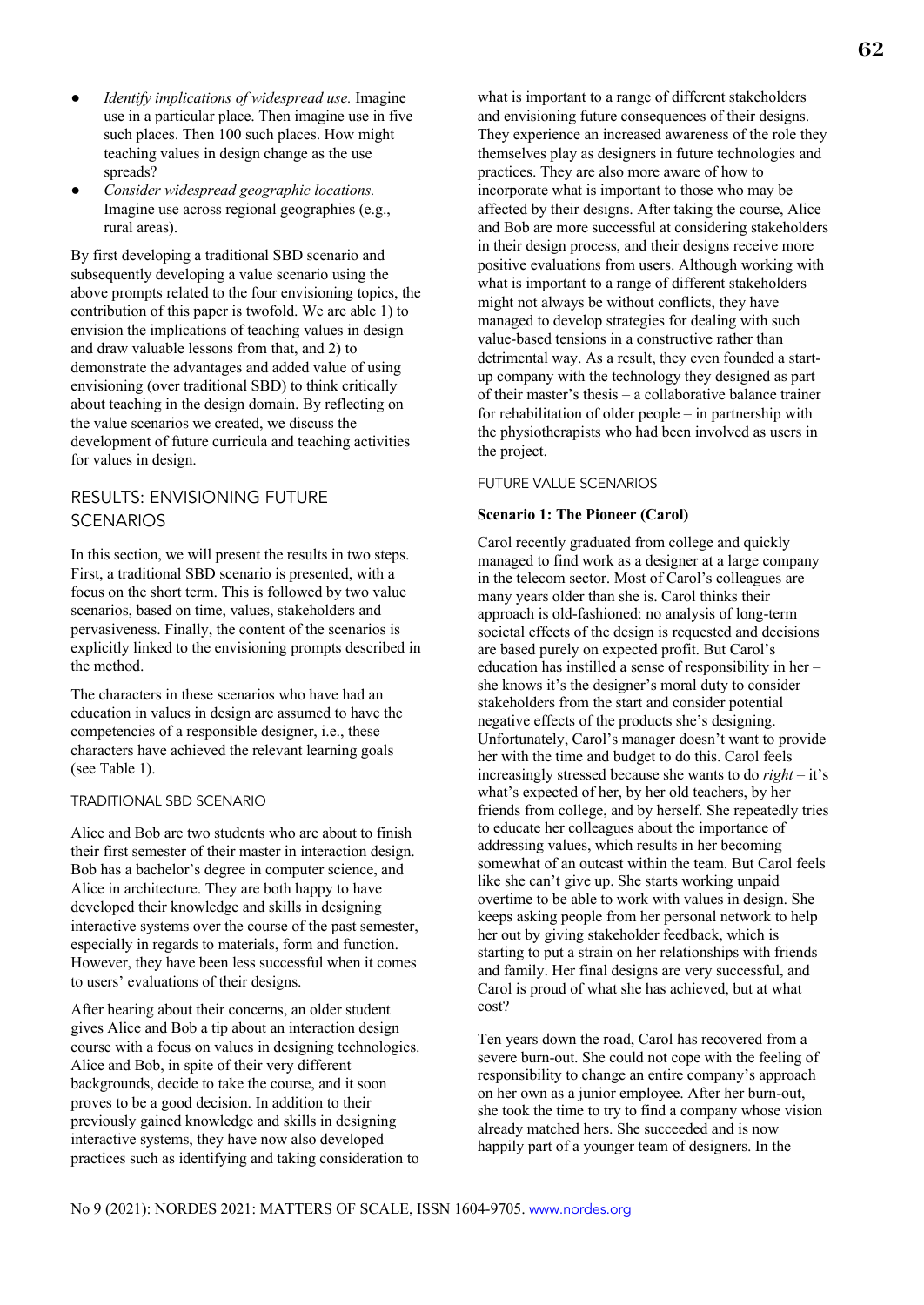meantime, Carol's old company has changed drastically. Even though Carol paid a high price for the changes she was trying to make, she demonstrated how successful a values in design approach could be. After a while, her colleagues and even her manager couldn't deny that. After Carol fell sick, they thus started looking to hire another employee who knew about values in design. And within a few years, every single new hire had those skills; this was easy enough for the company, because values in design had become a standard ingredient in most design and engineering programs. Having several young voices within the company and a more open mind, the company made time and budget available to work with values in design. This approach was so successful that by now, the company refuses to hire any designer who does *not* know how to practice values in design.

#### **Scenario 2: The Critic (Dave & Erin) 1**

Dave, a designer without an education in values in design, comes up with the idea of developing a technology that would support parents when taking care of their infants. Together with Erin, a friend from college who *has* studied values in design, Dave gets into contact with a large international company that produces all sorts of baby care products and starts sketching ideas for supportive technologies. After a couple of years, this process results in a working prototype of a smart diaper, that detects when it needs to be changed. The diaper status can be viewed using a mobile app, which also allows the parent who is not with the child to check on the status. During the process, Erin, coloured by what she was taught at university, starts to question the rationale behind the product and the values it is based upon. She recognises the trade-off between the ability to make informed decisions versus values such as intuition, trust, independence, and interdependence. She claims that the product sends the message that modern parents are incapable of communicating non-verbally with their children about their needs. She also fears that the system might create a sense of insecurity among parents. By using this technology, they might start to question their own capability to take care of their newborns and believe that they need technology to assist them instead of trusting their own instincts. Dave gets increasingly frustrated with Erin's criticisms, because it is delaying the release of the product. Dave continues to see great commercial potential in the product, and the company eventually decides to bring it to market.

It turns out that Dave was right: the product became a success. Just a couple of years later, the new standard is that parents check their smartphones for the status of their infant's diapers, instead of asking them in person,

looking them into the eyes, and checking the diaper by lifting up the child. The parent-child relationship is mediated by this "smart" technology. The infant misses out on the opportunity to learn how to communicate needs, since the technology takes care of that kind of communication with the parents. Erin realizes that her initial ambition when she joined forces with Dave – to do good and support parents – has failed, and that the company failed in analysing the long-term societal consequences of their design. Erin starts a movement reclaiming the rights for parents to follow their instincts instead of relying on technologies that create a distance between them and their children.

## CONSEQUENCES IN TERMS OF STAKEHOLDERS, TIME, VALUES, AND PERVASIVENESS

This section explains how the consequences we envisioned in our scenario relate to each of the four envisioning topics: stakeholders, time, values, and pervasiveness. By making this link, we are able to answer our research question: *what might be the largescale effects of teaching values in design?*

Both scenarios consider key *direct stakeholders*: students as future practitioners. Scenario 1 demonstrates that value-sensitive designers may face resistance due to money concerns and tradition (*values*). In this situation, Carol has obtained a strong sense of responsibility (*values*), which eventually leads to negative consequences for her mental health and interpersonal relationships (*time; indirect stakeholders*). However, the scenario also shows that over time, a cultural shift occurs. Carol's company recognises the benefits of working with values in design, and the way designers work changes (*time*) as all new graduates know how to do so (*pervasiveness*). As a result, those who cannot afford to take a course on values in design may have a harder time finding a job (*time*).

Erin's scenario demonstrates the importance of considering values in design. Erin wants to respect (*values*) the values of consumers (parents and children; *indirect stakeholders*), such as trust and interdependence, but realizes that the smart diaper goes against these values. However, her co-worker (*indirect stakeholders*) resists her objections: considering values in design can lead to friction or conflict when different designers have different priorities (*time*). This also illustrates that even when a lot of people are welleducated designers like Erin (*pervasiveness*), a designer like Dave may still successfully market and sell a product. Nonetheless, it is implied that if Erin worked together with like-minded designers, their products may

<sup>&</sup>lt;sup>1</sup> This scenario is loosely based on an existing "smart diaper" product which is currently on the market.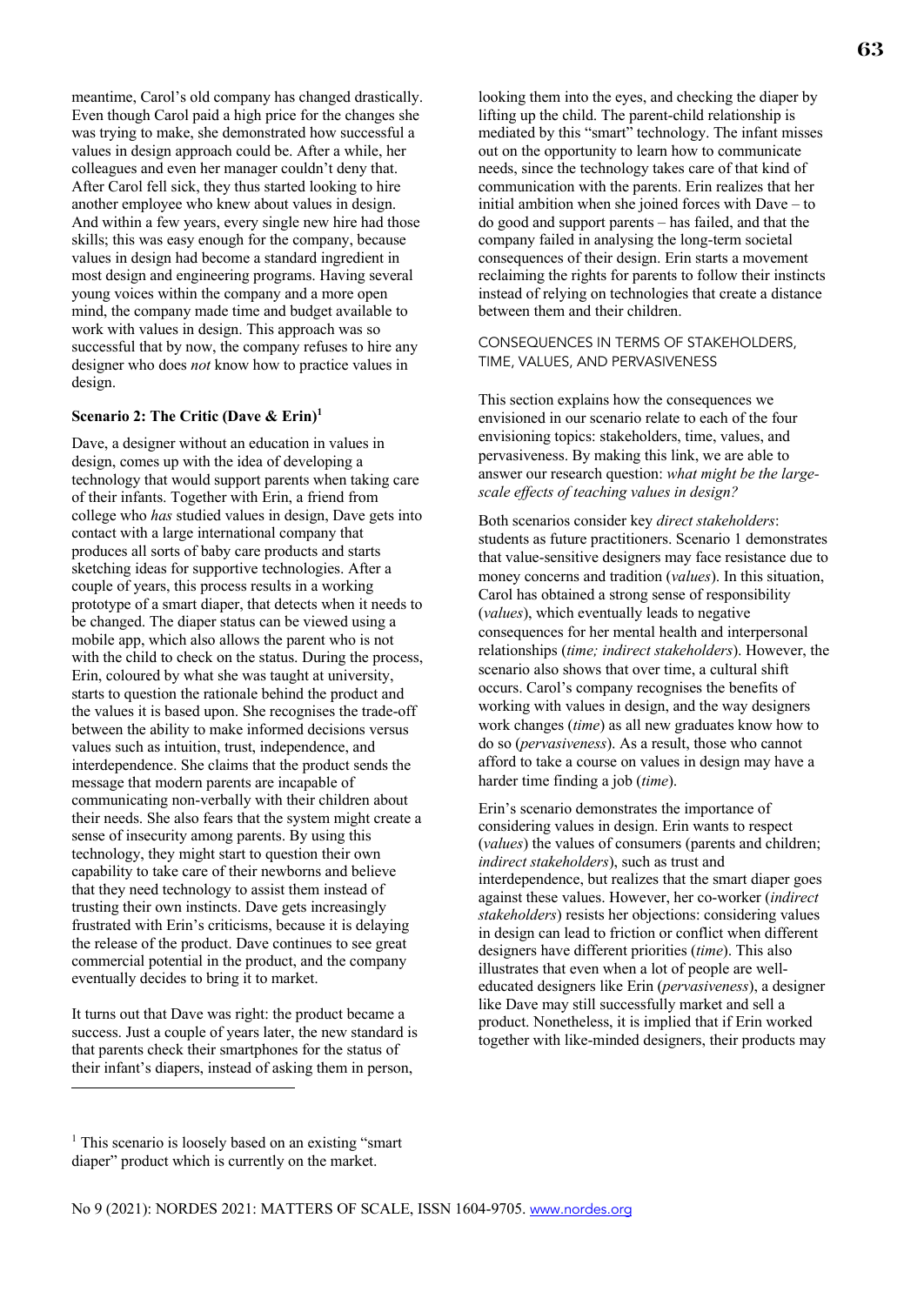# **DISCUSSION**

## ENVISIONING VS. TRADITIONAL SCENARIO-BASED DESIGN

The contrast between the traditional SBD scenario and the value scenarios based on envisioning prompts demonstrates the advantage of using envisioning as a method to consider the consequences of one's teaching. While the traditional scenario considers mostly the immediately obvious and desirable consequences of teaching values in design for direct stakeholders, the value scenarios – by incorporating direct and indirect stakeholders, time, values, and pervasiveness – open our eyes to less obvious, unintended, concrete, long-term and large-scale effects, both good and bad. It demonstrates that design education is definitely a matter of scale: individual classroom outcomes are not the only important consequences one's teaching may have (on students nor on society). Rather, the way education shapes students continues to play out beyond the classroom and throughout their professional lives. Envisioning has helped clarify in what ways students as well as indirect stakeholders (such as the people for whom they create designs) could be affected by teaching.

## LESSONS LEARNT

Crucially, then, we should translate the insights gained from the envisioning activity to concrete improvements to be made to our teaching. What have we learnt? What should we pay (more) attention to when teaching values in design?

#### **Calibrate expectations and ambitions**

We should *protect our students from biting off more than they can chew*. Values is a topic that may evoke strong emotions in a person and as such, it may drive students' motivation (Schwartz, 2012). Carol's scenario illustrates the risks of students being overly ambitious, and while we should foster their self-esteem, we should also manage their expectations. This is especially relevant for the first generation(s) of students in values in design. One opportunity to do this is through internships, during which students often get their first insight into the job market and corporate culture. Teachers can guide students in how to balance their ambitions of being responsible designers with the reality in actual practice. In the transition from a focus on considering stakeholder values in student projects to facing the practices of traditional corporate cultures, there might be a clash, as the role of values in design might not be prioritized, or even known in the company. The role of the teacher, then, is to help the student to not take on a responsibility to change the whole work

culture, or even make a point of this way of thinking – but rather to try to set an example, to the degree this is possible within the company and, most of all, within the boundaries of the mental health of the student.

In addition, we should *protect ourselves as teachers from being overly ambitious.* Dave's scenario demonstrates that it only takes one designer to bring a product to market that *isn't* designed according to the principles of values in design. Ideally, we would like to reach all design and engineering students with our teaching and create conditions for all students to understand the importance of values in design (e.g., by teaching its background and purpose rather than only its methods). At the same time, we must also learn to accept that we cannot reach everyone, and that some students or designers may be uninterested in or disagree with our methods.

## **Reduce the discrepancy between education and industry**

Industry might not be prepared to receive a whole generation of designers who want to work with values in design. Carol's scenario demonstrates that current professionals may be reluctant to change their ways of working, at least initially. As teachers, we can help facilitate the transition in two ways.

First, we should *create conditions for industry to learn about values in design*. This can be done by offering further education for people already working in industry, and through further outreach to industry and alumni through workshops and exhibitions. The role of values in design could be highlighted in discussions with the reference group that many educational programs have, which typically consists of people from industry. Also, thesis proposals about values in design could be developed in collaboration with industry.

Second, we should *prepare students to deal with resistance when introducing values in design (and the critical thinking that comes with it) to others.* Both scenarios show that other designers may not always be open or susceptible to criticism regarding values in design. To give students as many tools as possible to overcome such resistance, we should teach them how to demonstrate and explain to others the importance and benefits of working with values in design. This means a curriculum shouldn't focus exclusively on applying methods for working with values in design, but also on communicating the underlying motivations and advantages.

#### **Foster a culture of responsible design long-term**

Aided by this emphasis on communication, we should aim to *create a culture of questioning each other's designs and listening to each other*. Dave's attitude towards Erin's concerns is not the one we want to instil in our students. Instead, we should encourage critical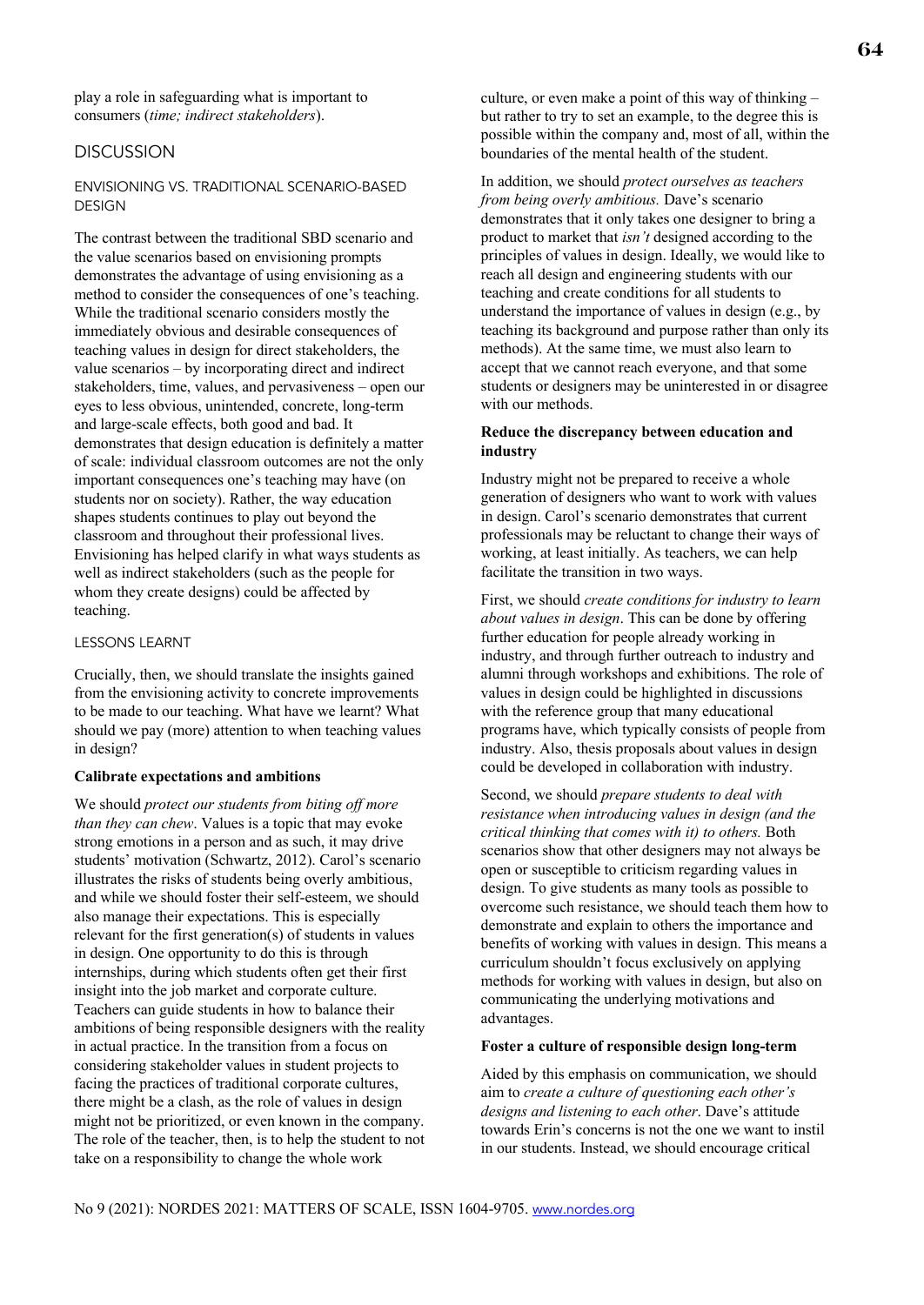thinking and teach students how to handle criticism of their own work as well as how to provide constructive criticism to others. One way of doing this is to introduce students to methods for running design critique sessions (Baumann, 2004) that specifically address values. In doing so, students learn to put into words the relevant aspects of their own and others' designs from a values perspective. They build a value vocabulary which they can use for communicating in a nuanced and grounded way when they critique design proposals. Achieving this kind of culture within the design community will require a "critical mass" of responsible designers who are both interested in and capable of initiating and running such conversations. We can look to the previously mentioned avenues to spread awareness about values in design both in industry and in education to help achieve this.

## **Make education inclusive and open**

As much as possible, we should *make teaching materials publicly available*. Carol's scenario shows that those who do not have an education in values in design may eventually experience negative consequences (e.g., trouble finding a job). As a result, we should make the threshold for teaching and learning about values in design as low as possible. This can be done by making teaching materials available for free, and additionally, by offering case studies and testimonials from other teachers to be used as guidance and inspiration. This is something we already aim to do through the open educational resource we are developing. To further promote teaching values in design, we could initiate a professional teacher network on teaching values in design, to allow teachers to exchange ideas and spread the word. In addition, we could offer free online courses or make the teaching materials easily adaptable for self-study, to also allow individual students to pursue an education in values in design, even when this is not part of their curriculum or when they cannot afford to take a course.

## ADVANTAGES OF ENVISIONING: A SUMMARY

In summary, we have shown that envisioning (through value scenarios) is a useful way to understand the potential large-scale effects of your own teaching, and that valuable lessons can be drawn from it.

In our case, envisioning allowed us to formulate examples of how the competencies of a responsible designer (see Table 1), and thus the outcomes of our teaching, can have an impact beyond the classroom. As demonstrated in Scenario 1, Carol's ability to *identify and describe direct and indirect stakeholders of a design* and *analyse and critically reflect on the impact of a design*, gave her the role of being a pioneer that initiated a movement towards a culture of responsible design at her company. In Scenario 2, Erin's ability to *critically reflect on how values are manifested in design* and to acknowledge the importance of *integrating values into the design process* gave him tools to reflect on his own responsibilities as a designer of new products.

The envisioning activity provided us with a critical perspective on our own teaching: we realised the potential negative consequences of our teaching, and this allowed us to formulate ways to help mitigate these consequences. Conversely, the scenarios also illustrated potential positive consequences. Carol's scenario showed how values in design could become widely accepted in the future, implying that our teaching will not pass by unnoticed. Dave's smart diaper exemplified the risks of *not* practicing values in design, emphasizing the importance of teaching values in design. Finally, both scenarios clearly demonstrated the importance of educating a *critical mass* of responsible designers, which we hope will motivate our fellow teachers to design future courses and curricula with values in mind.

#### LIMITATIONS

Of course, our scenarios are by no means a complete overview of the potential consequences of teaching values in design. Several envisioning prompts have not been completely considered – for example, what are the consequences for teachers (direct stakeholders), employers, manufacturers and retailers, the environment, equality (indirect stakeholders), etc.? Scenario 2 gives a brief idea of what the potential consequences could be of *not* teaching values in design, and how parent-child relationships may be different had Dave also considered family values. However, the consequences of (not) working with values in design will be different for each design project.

Other examples of envisioning prompts that are not included in our scenarios, but that are nonetheless highly relevant, are the prompts about teaching values in design in particular places (such as vocational schools) or in widespread geographic locations (such as in different cultures or rural areas). The different knowledge systems of the West, the East and indigenous cultures and "ways of seeing" present very different ways of understanding human values (Lent, 2017), which can affect the way of working with values in design.

It would also have been possible to write a more utopian scenario, outlining all the potential positive differences value-sensitive designers could make in the world. This is no doubt a valuable exercise to demonstrate the importance of teaching values in design. However, we believe that slightly more pessimistic scenarios are both more realistic and more educational – they have allowed us to identify potential risks and ways to mitigate them, rather than encouraged us to go forward unencumbered.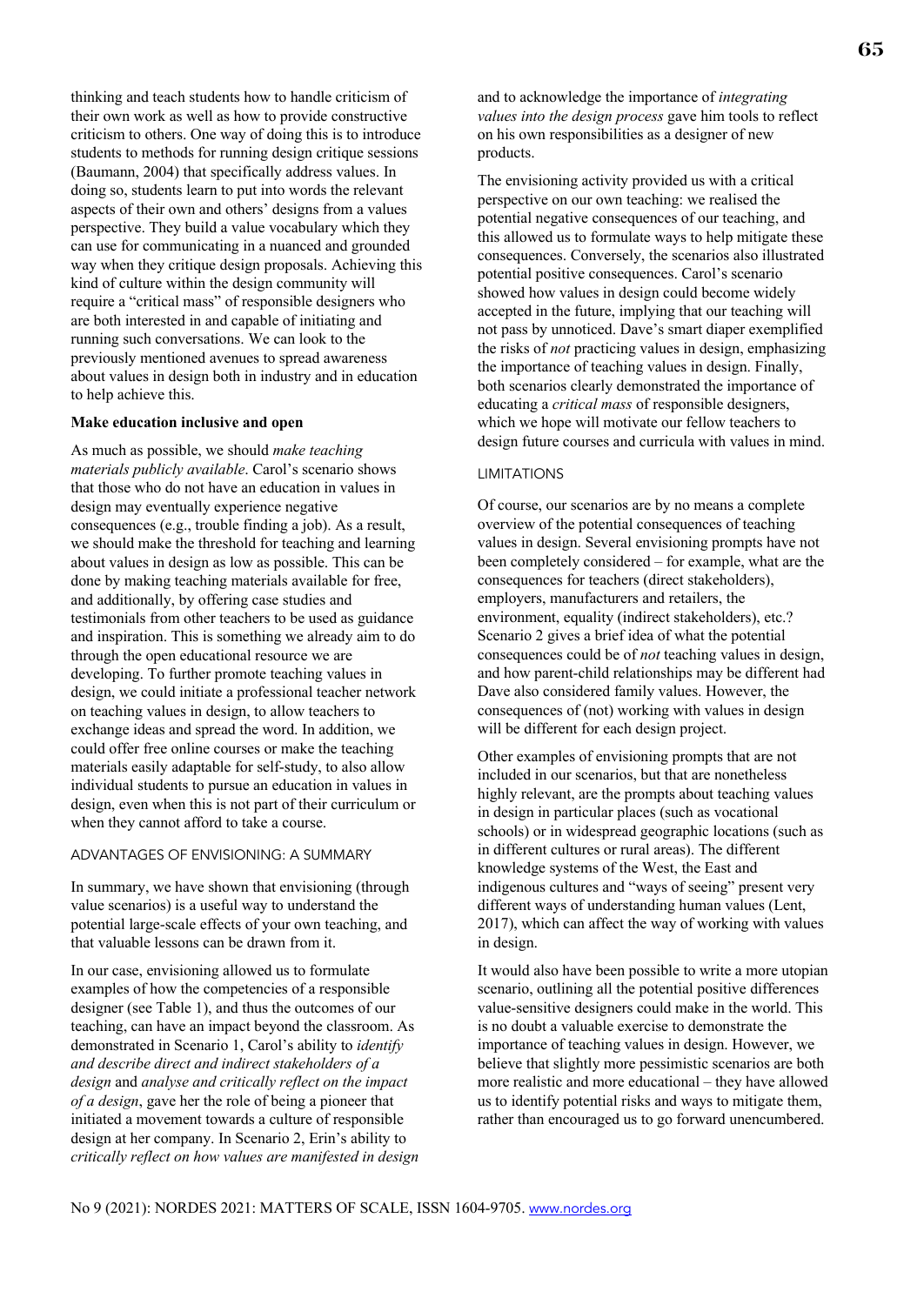66

As a final remark, we are aware that as designers of educational resources, we can never envision and imagine the full implications of our designs. We are also aware that over time, the political significance of artefacts as well as educational approaches will change (Tromp et al., 2011; Winner, 1980). However, we acknowledge that as teachers and designers we are shapers of society, and as such we strive to be as responsible as possible. Envisioning has the potential to be a tool that can help in such an endeavour, although we should acknowledge that while envisioning can be applied by anyone, people may draw different conclusions depending on their own values.

# **CONCLUSION**

In this paper, we have envisioned potential large-scale effects of teaching values in design and drawn valuable lessons from that. By doing so, we have demonstrated the advantages of using envisioning through value scenarios to think critically about teaching in the design domain. We believe that envisioning the effects of our own design teaching practice can help us become better teachers, because it allows us to account for otherwise unforeseen consequences of our teaching. We highly recommend other teachers do the same, by applying envisioning to their teaching, on whatever subject (also beyond the field of design) and seeing what they find.

We will continue to have discussions about what we have learnt from the envisioning activity in this paper, as well as about other envisioning prompts, in the hopes of educating responsible designers in a responsible way, to have a positive impact beyond the classroom, on a larger scale.

# ACKNOWLEDGEMENTS

We thank all the students and teachers who have piloted the teaching materials included in the OER. The research is co-funded by Erasmus+ programme of the European Union, Grant number 2018-1-SE01-KA203- 039072.

# **REFERENCES**

- Baumann, K. 2004. How designers teach  $-$  a qualitative research on design didactics. Ph.D. thesis, Vienna University.
- Belman, J., Flanagan, M., and Nissenbaum, H. 2009. Instructional methods and curricula for "values conscious design". *Loading: The Journal of the Canadian Game Studies Association*. **3**(4).
- Bødker, S. 2003. A for Alternatives. *Scandinavian Journal of Information Systems.* **15**(1), pp.87–89.
- Flanegan, M. and Nissenbaum, H. 2014. *Values at play in digital games*. Cambridge, MA, USA: MIT

Press.

- Eriksson E., Nilsson E.M., Barendregt W., Nørgård R.T. Teaching values in design in higher education – towards a new normal. In Proceedings of Conference on the Ethical and Social Impacts of ICT – Ethicomp2021 (Logrono, Spain). Universidad de la Rioja, Spain.
- Friedman, B. and Hendry, D.G. 2019. *Value Sensitive Design: Shaping technology with moral imagination*. Cambridge, MA, USA: MIT Press.
- Friedman, B. and Hendry, D.G. 2012. The envisioning cards: A toolkit for catalyzing humanistic and technical imaginations. In: *Proceedings of the SIGCHI Conference on Human Factors in Computing Systems (CHI '12).* New York, NY, USA: ACM, pp.1145–1148.
- Haraway, D. 1988. Situated knowledges: The science question in feminism and the privilege of partial perspective. *Feminist Studies*. **14**(3), pp.575–599.
- Hendry, D.G., Eriksson, E., Thilini, A., Fernando, J., Shklovski, I. and Yoo, D. 2020. PANEL: Value Sensitive Design education: state of the art and prospects for the future. In: Pelegrín-Borondo, J., Arias-Oliva, M., Murata, K. and Palma, A.M.L. eds. *Proceedings of the 18th International Conference on the Ethical and Social Impacts of ICT (ETHICOMP).* Rioja, Spain: Universidad de La Rioja, pp.233–236.
- Iversen, O.S., Halskov, K. and Leong, T.W. 2012. Values-led participatory design. *CoDesign: International Journal of CoCreation in Design and the Arts.* **8**(2-3), pp.87–103.
- Knobel, C. and Bowker, G. 2011. Values in design. *Communications of the ACM.* **54**(7), pp.26–28.
- Lent, J. 2017. *The patterning instinct: a cultural history of humanity's search for meaning*. New York: Prometheus Books.
- Nathan, L.P., Friedman, B., Klasnja, P., Kane, S.K. and Miller, J.K. 2008. Envisioning systemic effects on persons and society throughout interactive system design. In: *Proceedings of the 7th ACM conference on Designing Interactive Systems (DIS '08).* New York, NY, USA: ACM, pp.1–10.
- Nissenbaum, H. 2005. Values in technical design. In: Mitcham, C. ed. *Encyclopedia of science, technology, and ethics*. New York: Macmillan, pp.66–70.
- Rosson, M.B. and Carroll, J.M. 2003. Scenario-based design. In Jacko, J.A. and Sears, A. eds. *The human-computer interaction handbook: Fundamentals, evolving technologies, and emerging applications*. Mahwah, NJ: Lawrence Erlbaum Associates, pp.145–162.